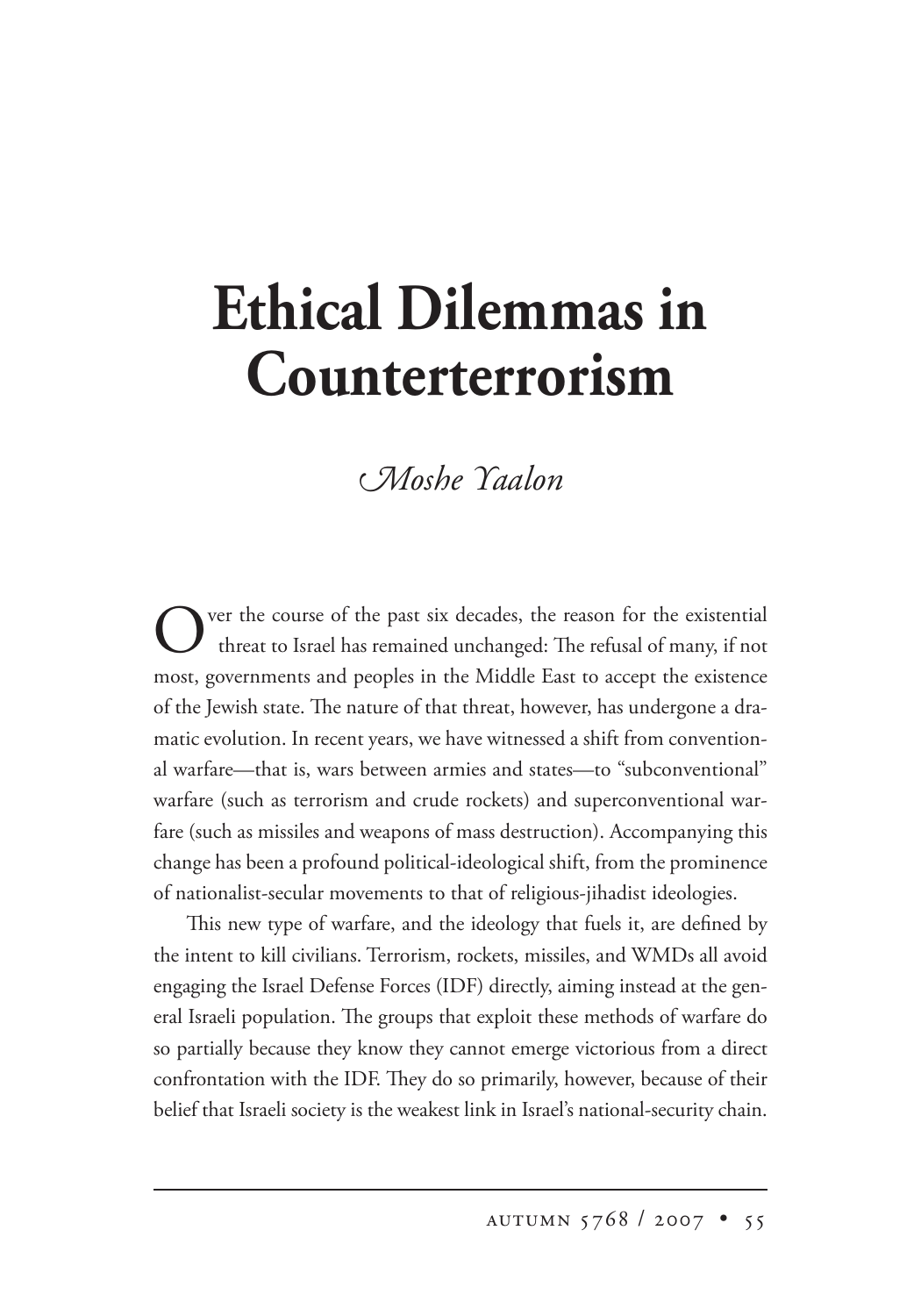And indeed, attacks on Israeli civilians—and the military retaliation they provoke—are the kind most likely to arouse critical moral dilemmas for both the Israeli military and the democratic society it seeks to protect.

 $\Gamma$  aced with this new kind of warfare, military decision makers at every level, from the chi-f f c c c c i level, from the chief of staff down to the regular soldier, are forced almost daily to make choices of the most extreme kind—namely, those that will cost lives. In order to grasp the true difficulty, even impossibility, of these choices, it is first necessary to understand what the IDF has been up against in recent years.

Since September 2000, when Yasser Arafat launched the terror war (which is falsely called the second Intifada), the IDF has faced a systematic effort by Palestinian terrorists to wreak death and destruction on Israeli society. This unprecedented onslaught, carried out by well-organized and well-funded groups, is in fact a full-blown and calculated armed conflict.

In this conflict, Israel's enemies have distinguished between combatants and non-combatants only insofar as such a categorization clarifies their target: Civilians. Now, anyone with even the most rudimentary knowledge of modern military ethics knows that the basic distinction between combatants and non-combatants (or civilians) is what determines the rules of engagement and defines the scope of the battlefield. But terrorism, which subscribes to no code of ethics—which is, in fact, the very embodiment of the unethical—deliberately targets those who should be immune to war's devastation.

Furthermore, Palestinian terrorists not only attack Israeli civilians in their homes, their restaurants, their shopping malls, and their buses, but they also use their own civilians as human shields. They operate from highly populated civilian areas so as to complicate and deter Israel's ability to thwart their attacks. Indeed, due to the likelihood of civilian casualties, *any*  Israeli military action—offensive or defensive—is extraordinarily costly in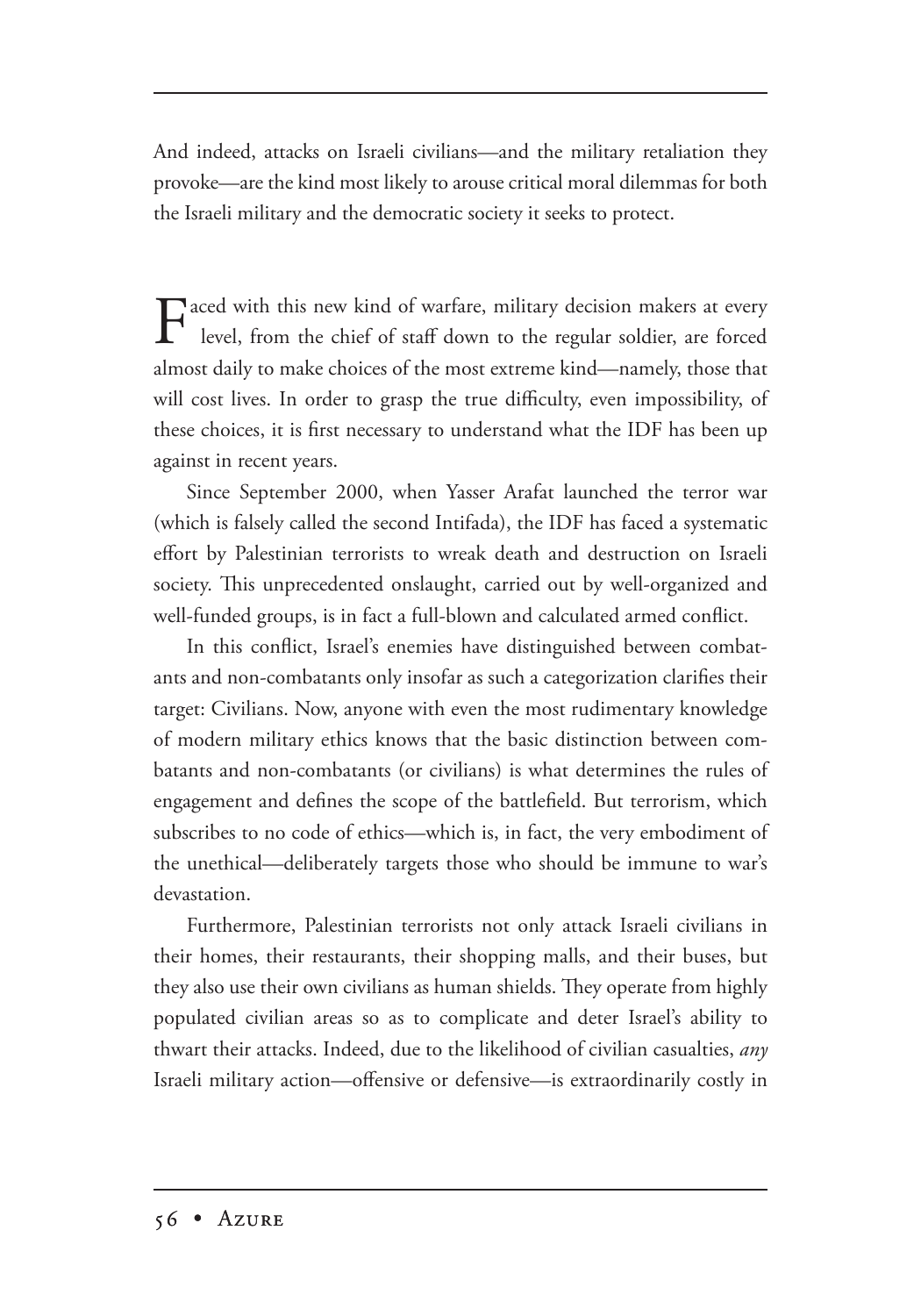terms of both lives and publicity. By triggering a panicked response by the government and provoking potentially overzealous army tactics, the terrorists are certain to ensure condemnation of Israel by foreign governments, non-governmental organizations, and the world media. Most importantly, perhaps, such counterterror measures may cause a rift within Israeli society itself over the legitimacy of our cause and the moral stature of our armed forces.

Put simply, the more we apply force and the heavier the collateral damage to the Palestinian civilian population, the more we play into the hands of our enemies, and the more we undermine the legitimacy of our actions.

If there is any doubt as to the nature of our enemy's strategy, one need only look at the frequency with which Palestinian terrorists falsely accuse Israel of gross human rights violations and massacres in pursuit of sympathetic media coverage. An example is the infamous claim of a "Jenin massacre," a sensational fabrication of Palestinian propagandists and their abettors in the international media. In this instance, it was claimed that the IDF had massacred hundreds, even thousands of civilians in the West Bank city of Jenin during an offensive operation in April 2002. In reality, only fifty-two Palestinians were killed in intense, house-to-house urban combat in the Jenin refugee camp—almost all of them armed terrorists. In this same battle, twenty-three Israeli officers and soldiers were killed in a surgical operation that shunned the use of artillery or air strikes—which would have dramatically decreased the number of Israeli casualties—in order to avoid a greater number of Palestinian civilian ones.

Nevertheless, the commanders of the IDF were hit with criticism from all sides: The media, foreign governments, and, most painful of all, the families of the fallen soldiers. These families are naturally more concerned with soldiers' lives than with the potential for increased collateral damage on the enemy's side—and understandably so. Yet the military, and the government that directs it, must strive to keep in mind the larger picture. This is what we strove to do in Jenin, and in this, we were successful: While our caution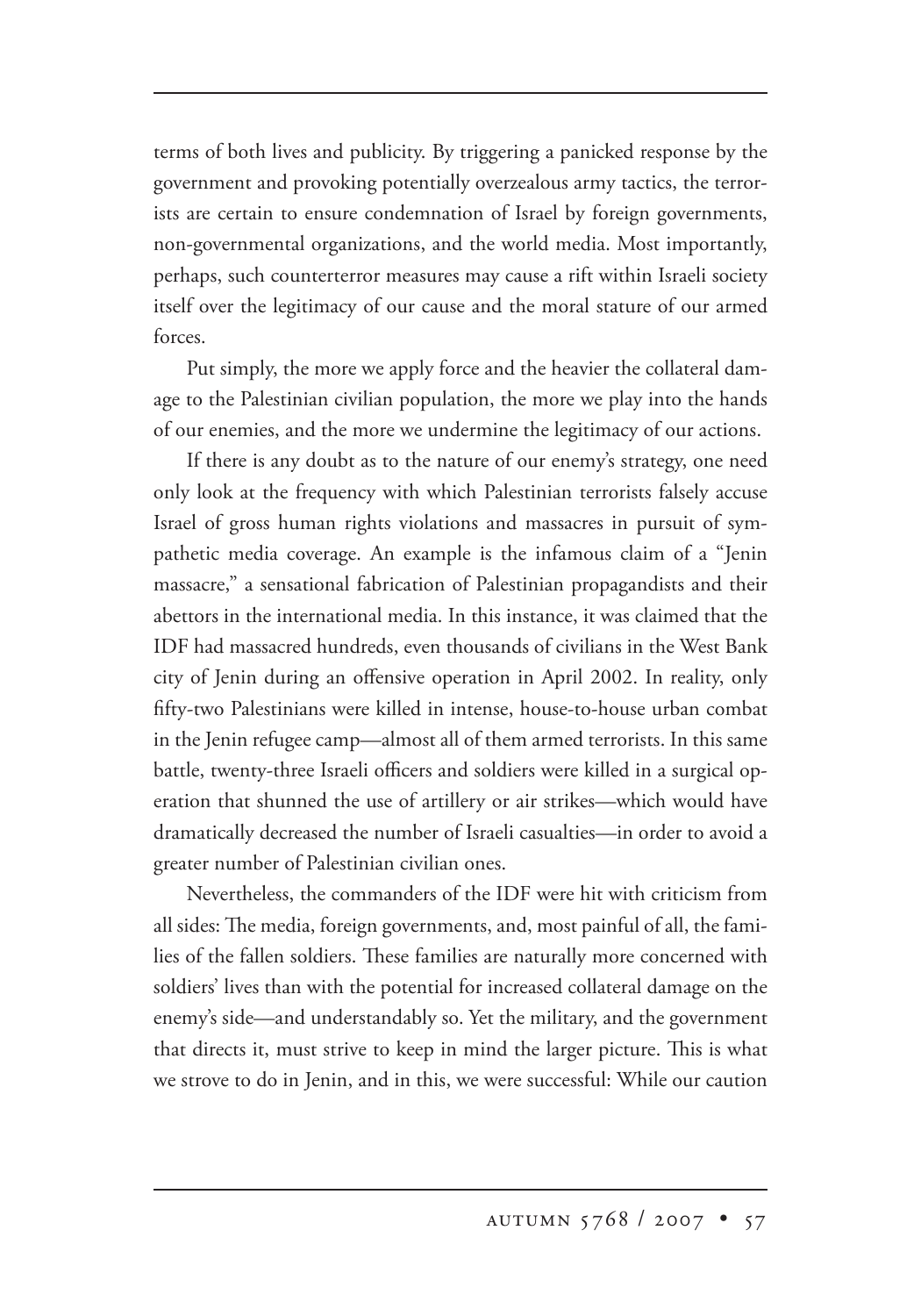did not change Palestinian attitudes (nor did we expect it to), it did serve a critical strategic purpose. So, then, who was right: The families of the fallen soldiers or our political and military leaders? I am not sure.

One of the most important considerations in counterterrorism operations is a cost-benefit analysis of the fallout from the use of force. On one hand, killing a terrorist prevents more terror attacks; on the other hand, it often elicits revenge emotions, as terrorists and their supporters use the occasion as a rallying cry for still more attacks. This is also the case in defensive measures, such as checkpoints, closures, and curfews, which, while they frequently succeed in foiling an imminent terror attack, stir hatred among civilians. Humiliated by their powerlessness, these civilians may turn into terrorists themselves, or at least their supporters.

Another example of a controversial anti-terror tactic of which Israel has made use in recent years is the practice of so-called "targeted killing" surgical killings of terrorists, primarily high-ranking members of terror organizations. These operations are often condemned as "extra-judicial," since terrorists are eliminated without bringing them to trial. Yet objections often misunderstand, among other things, the nature of targeted killings. These operations are not used to punish terrorists for past acts; rather, they are used to prevent future ones. Furthermore, in a targeted killing, just as in any other military act, there are strict rules of engagement, including political and legal oversight. An operation must first be approved by both the highest military commander and the highest echelon of the political leadership, on the advice of both the military and civilian attorney generals. Second, a targeted assassination is used as a last resort, when we have concrete, reliable intelligence regarding a terrorist's plans but no way to arrest him. Indeed, our preference is always to arrest terrorists, since they can then be interrogated and possibly provide vital, life-saving information. Furthermore, arrests also reduce revenge emotions. When targeted killings are carried out, the public may be assured that we felt we had no other, better option.

Finally, even in the case of targeted killings, the IDF has demonstrated a remarkable concern for morality. In the seven years since the Palestinian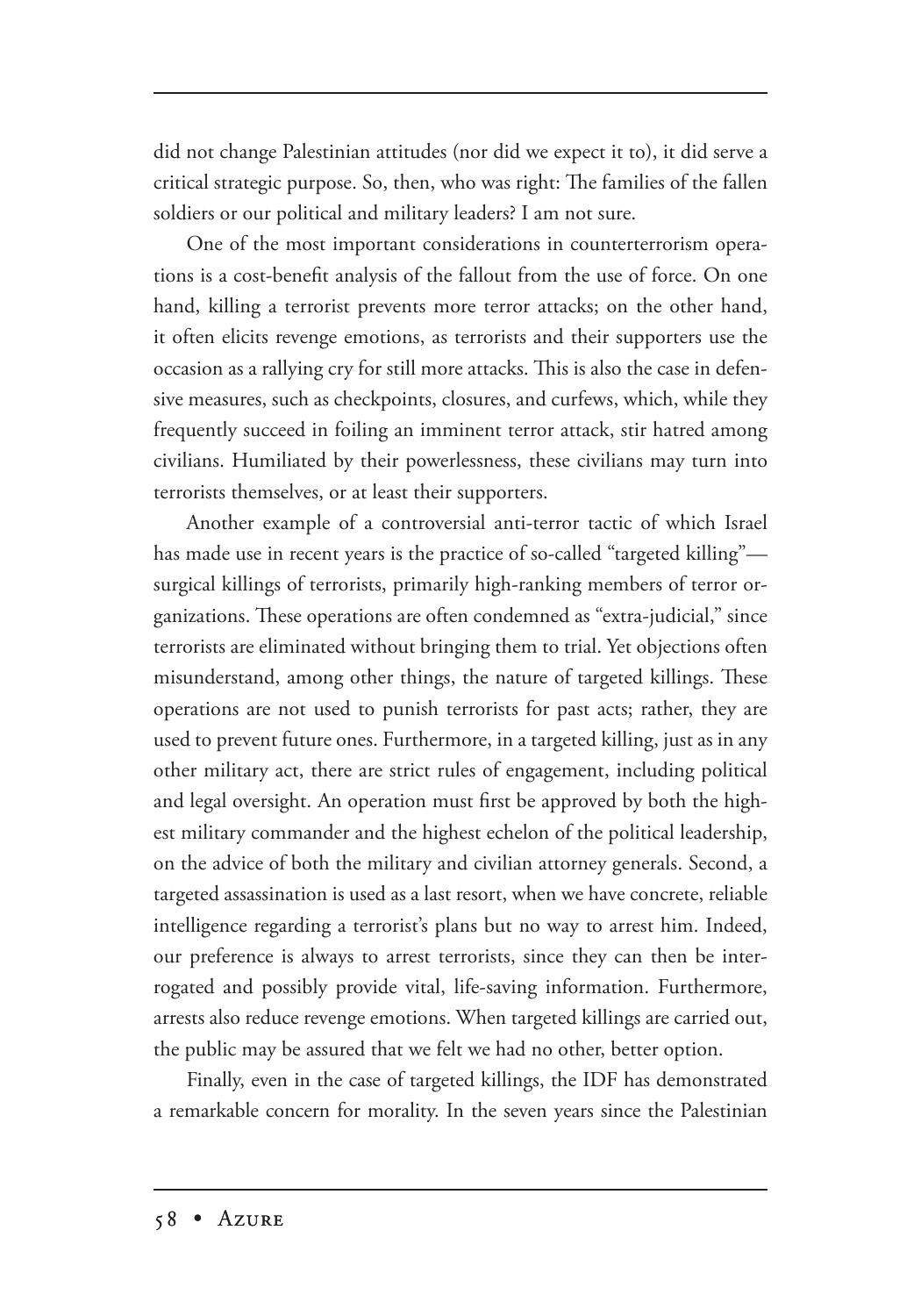terror war began, there has been only one case in which the IDF deliberately targeted a civilian, along with a terrorist, in an operation. The terrorist in question was crucial to the planning and execution of numerous suicide attacks. The first time we had the chance to kill him, he was with his daughters, and we aborted the mission to spare their lives. Six months later, we decided to target him when he was alone with his wife. Did the fact that his wife was also killed make our mission wrong? Was our delay in killing him—during which time many Israelis were killed on his orders—correct? On questions such as these, who can decide? Morally, one might claim that "by being merciful to the cruel, we were cruel to the merciful." And he might well be right.

Although there are no clear answers to these dilemmas, there *are* certain  $\perp$  **L** principles that we must always follow, even when confronted with a terrorist threat. First, the use of force should be a last resort; second, targeted killing should be the last resort of the use of force; and third, when we are forced to kill, we should do so as surgically and decisively as possible. All three principles aim to impart the same message: That terrorism does not pay.

To this end, the IDF has a three-pronged test for evaluating prospective operations. First, we consider how the army itself—soldiers and commanders—will perceive its own actions. This is often referred to as the "mirror test"—will we be able to look ourselves in the mirror after the operation?—and is concerned primarily with morality. Second, we consider how the society we wish to defend will perceive our actions; this is where both moral and political considerations abound. And third, we consider how our actions will be perceived internationally; here, political considerations dominate.

Once the IDF has decided upon a course of action, it relies upon various operational capabilities and concepts to address terrorist threats in a way that satisfies both our moral imperatives and our strategic goals. In this vein,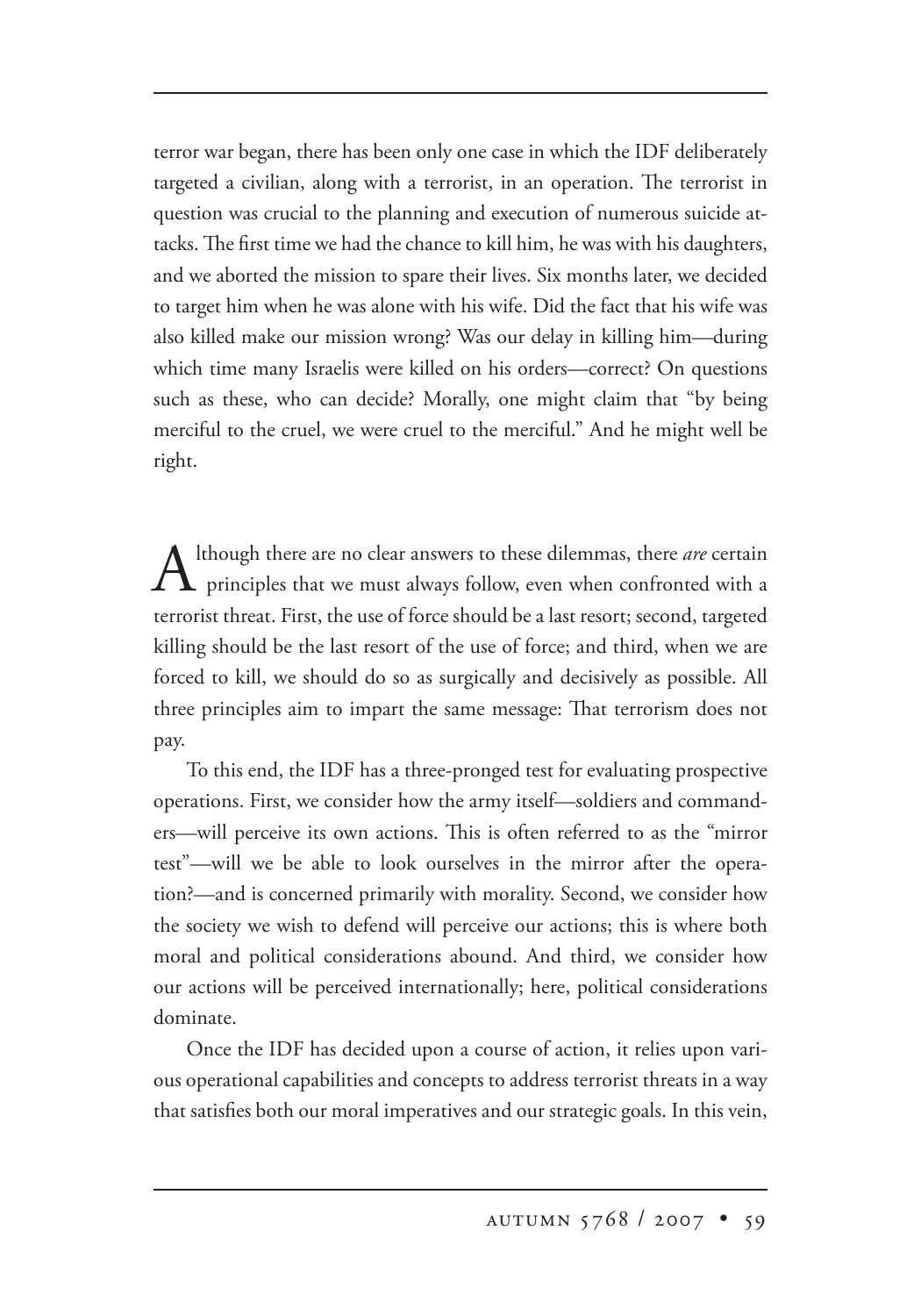we educate our soldiers—and especially our commanders—to integrate ethical considerations into their military strategizing. Moreover, in working to achieve the moral standards we have set for ourselves, we have adopted technological capabilities that allow for ever more exacting surgical operations, including in the areas of intelligence-gathering, precision-guided munitions, and special operations.

It is thus no real surprise that the IDF revised—and raised—its already high standards of morality during the period of the last few years' heaviest fighting, particularly the value of purity of arms. Our soldiers and commanders must, and do, know that the weapons placed in their hands are to be used only in accordance with the values of our society and our military's strict rules of engagement.

Yet the process of inculcating in our military a deep sense of morality doesn't stop with the phrasing and re-phrasing of opulently worded codes or statements of principle, though these are also important. Rather, these codes and principles are translated into tangible rules of engagement and standard operating procedures; they are reflected in our choice of weapons and tactical measures; and their violation entails severe penalty and reprimand. In this way, we ensure that moral and ethical considerations form the dayto-day decision-making compass of the IDF, and that we not only win, but win and remain human beings.

Of course, the Israeli soldier's ability to adhere to the high ethical stand-<br>ards of our military is severely tested—and intentionally so—by the terrorists with whom we are currently engaged in war. These tests take several forms.

First, ongoing intensive fighting can easily result in what is called the "dulled senses" effect among soldiers, in which they lose their sense of morality, discipline, and precision—and, in civilian areas, end up causing a greater number of civilian casualties. Second, Israel's enemies deliberately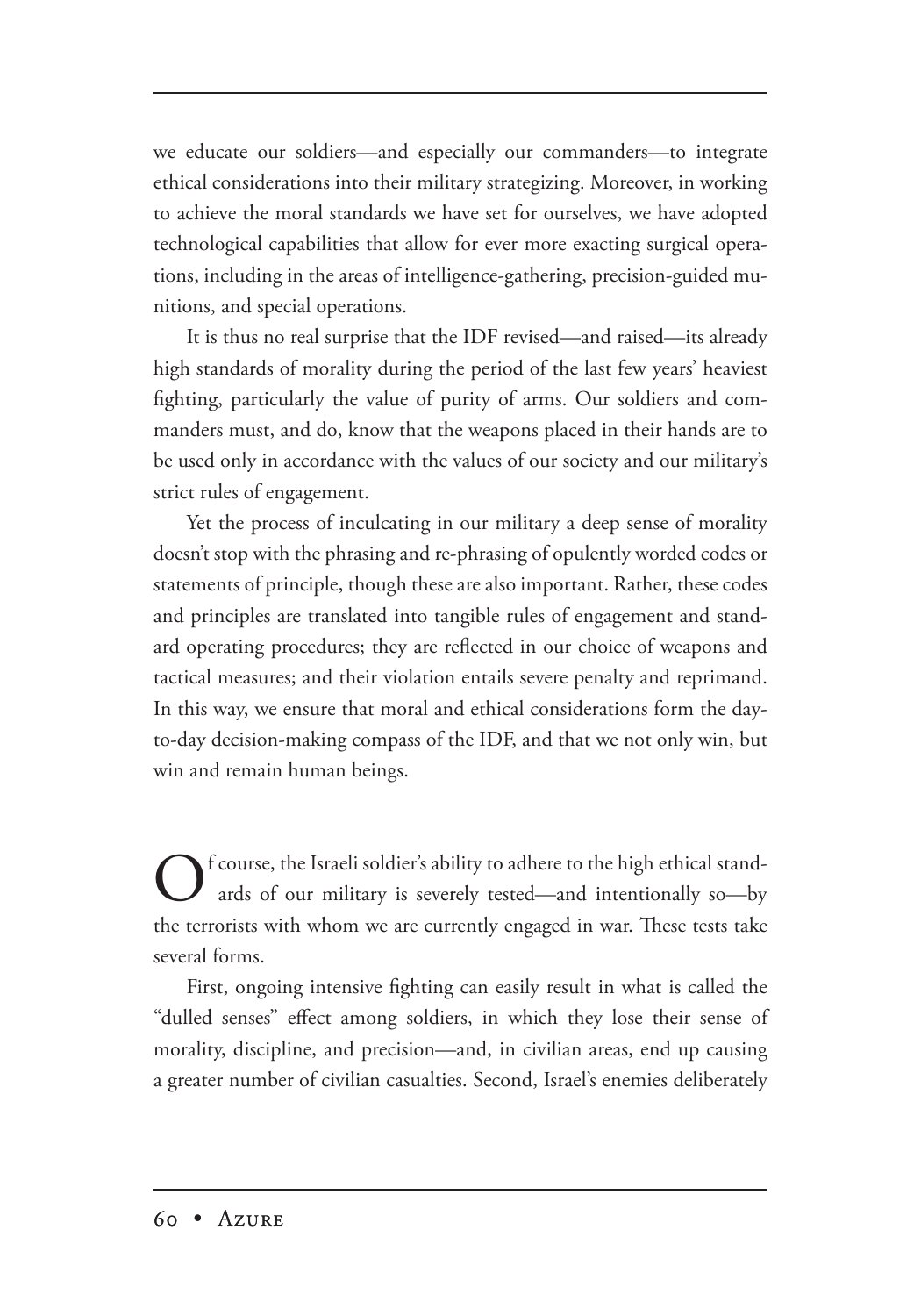blur the distinction between combatants and civilians, making the enemy harder to identify. Moreover, since we are dealing with a largely hostile civilian population, there is an understandably strong tendency among soldiers under fire to perceive everyone in their path as the enemy. This, in turn, causes them to believe that massive military strikes, guaranteed to result in widespread collateral damage, are a legitimate tactic.

Third, terrorists hope that Israeli soldiers will absorb their own standards of military engagement—or lack thereof. Since the enemy operates entirely without moral standards, the soldier will naturally wonder, why shouldn't we? And how can we hope to win if we're not willing to fight as ruthlessly as they do? Of all the sentiments expressed by our soldiers, this is perhaps the hardest one to respond to. Indeed, how can we explain to someone who is risking his life, someone who has lost his brothers-in-arms to an enemy that knows no boundaries, why we must constantly restrain ourselves? Thus do we try to educate our soldiers from day one, formally as well as by example, that ethical combat is no less crucial to our ultimate victory than superior technology and tactics.

Fourth, there is the constant need to combat the logic of "the ends justify the means." Our war is legitimate, it is in self-defense, and it is about survival. Therefore, say many soldiers, any and all means should be used to win it. To counter this way of thinking, we try to instill in our soldiers the understanding that our objective is not only to win, but to win with the knowledge that we have upheld our society's morality. We teach our soldiers that a justly fought war is the only kind of war worth winning, and that they will be evaluated for not only whether they achieved their goals, but *how*  they achieved them.

Fifth, our regular army, which bears most of the burden of combat, is made up of young soldiers and commanders. Quite naturally, these young men and women may have a simplistic understanding of the world around them. It is no easy task for them to act with the required broad vision, creativity, and flexibility of thought. After all, who knows better than these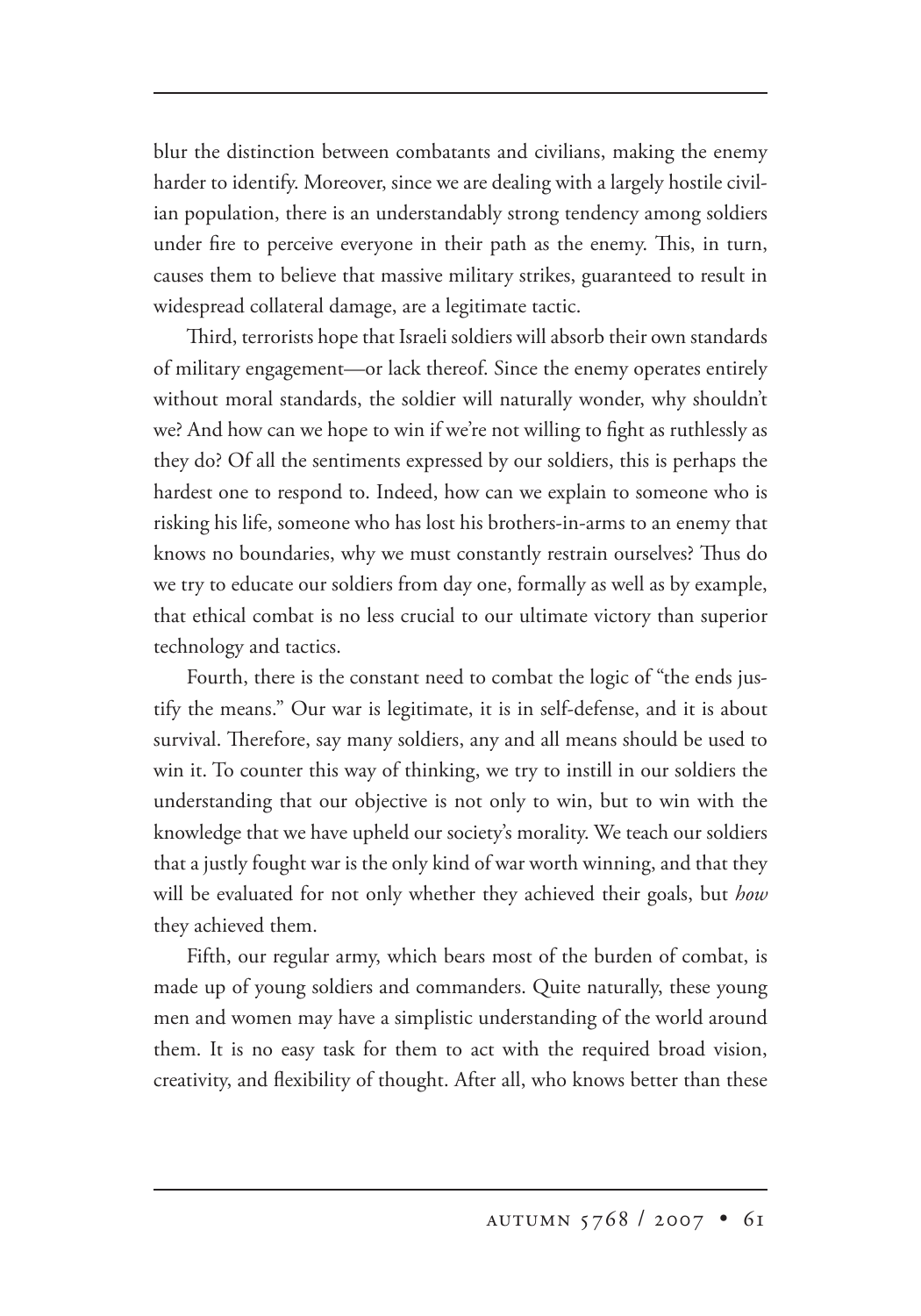young people the price of failure on the battlefield? This is a heavy—many would say unduly heavy—burden for such young people to carry, and it may lead soldiers to be overzealous in their pursuit of security.

Finally, our enemies have shattered every bit of trust we have ever placed in them. Examples abound: When we allowed ambulances unimpeded passage through checkpoints, they were used to transport arms and terrorists; when we eased restrictions on women and the disabled, they were used as suicide bombers; when we granted freedom of movement to local employees of international humanitarian organizations, they used their special status to transport explosive belts; when we refrained from targeting terrorists in civilian surroundings, they re-located their headquarters to civilian residences. This sad reality has forced us to trust less, doubt more, and impose stricter limitations than we would otherwise like.

In light of all of these factors, ensuring that our armed forces continue to uphold the values and principles we hold dear is, to say the least, no easy task. But it is one that we demand of them, and one they do a praiseworthy job of fulfilling.

bove all, in this age of subconventional wars, there is a crucial need  $\mathsf L$  for clarity among Western allies. After almost four decades of military service, most of it spent in counterterrorism, it is my belief that the West is too concerned with treating the symptoms of terrorism, rather than attacking its cause: The culture of death and destruction that pervades much of the Arab world. To do so, we undoubtedly need to harness all our military might. Yet we must not make the mistake of thinking that military power will prove the ultimate solution. Rather, alongside a concerted and creative military effort, we must confront the very means by which citizens of Arab and Muslim countries are enjoined to embrace and glorify death. This indoctrination is carried out in schools and mosques, on television broadcasts and in the pages of newspapers, and through the ubiquitous martyrdom posters that decorate the roads and alleyways of every city and village.